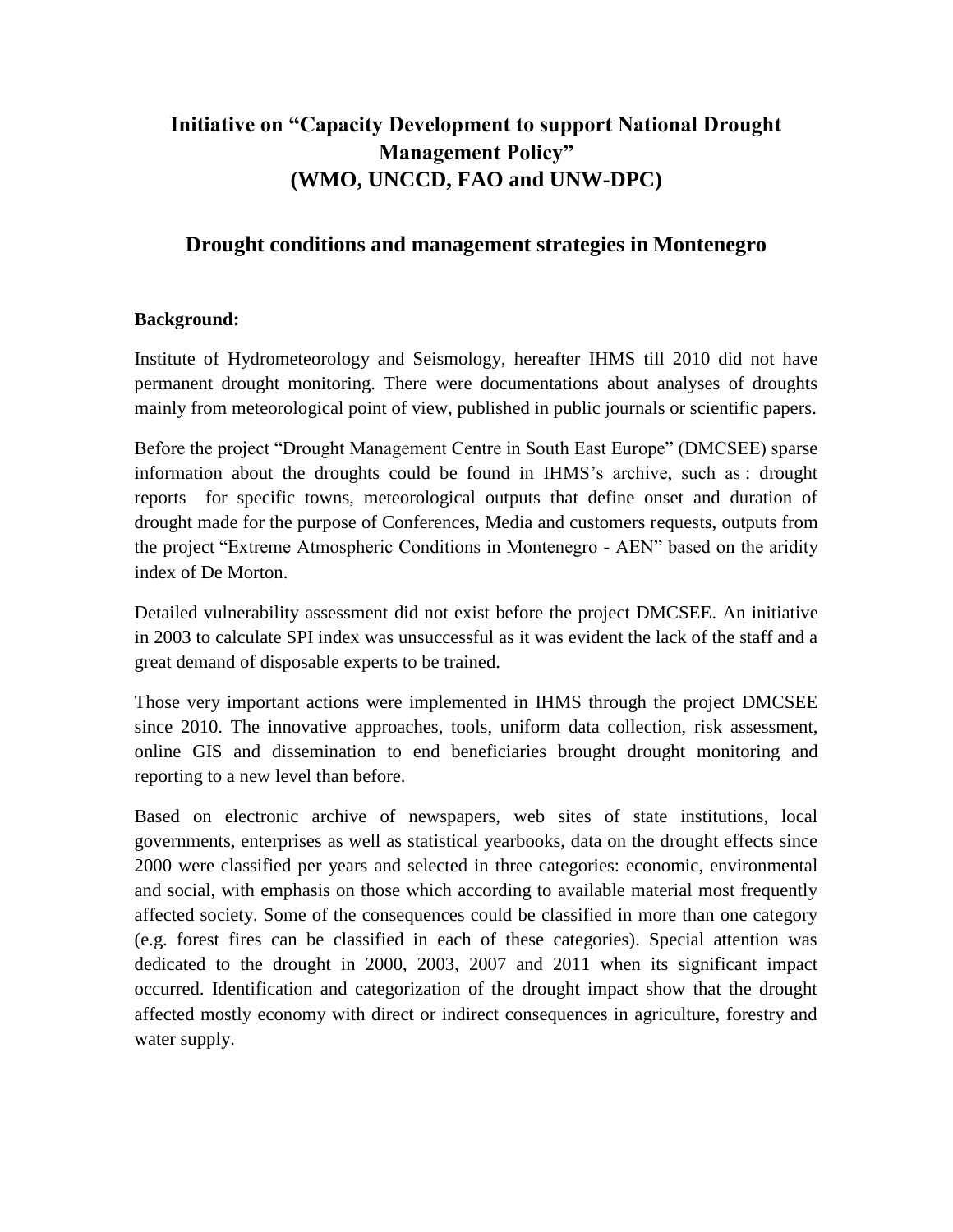| Year            | <b>Category</b> | <b>Drought impact</b>                                                                                                                                                                                                                             |  |  |
|-----------------|-----------------|---------------------------------------------------------------------------------------------------------------------------------------------------------------------------------------------------------------------------------------------------|--|--|
|                 |                 |                                                                                                                                                                                                                                                   |  |  |
|                 |                 |                                                                                                                                                                                                                                                   |  |  |
| 2000            | Economic        | Drought reduced yields of spring culture for 30%                                                                                                                                                                                                  |  |  |
| 2003            | Economic        | Reduced purchase of milk                                                                                                                                                                                                                          |  |  |
| 1.6-10.9.2003   | Economic        | Long Forest fires season in coastal, karstic and Zeta-Bjelopavlici<br>region (Ulcinj, Bar, Budva, Tivat, Kotor, Cetinje, H.Novi, Nikšič,<br>Danilovgrad)                                                                                          |  |  |
| 1.07-1.9.2003   | Social          | Water deficit; Restrictions and exclusions of water were applied<br>mainly in the coastal region and in some area of central,<br>northernmost and eastern region (i.e.Bar, Budva, Kotor, H.Novi,<br>Cetinje, Nikšić, Plav, Pljevlja respectively) |  |  |
| 1.7-5.9.2003    | Economic        | <b>Forest fires</b>                                                                                                                                                                                                                               |  |  |
|                 | Economic        | Sand mining from the river Moraca and Cijevna was stopped                                                                                                                                                                                         |  |  |
| 25.07-1.10.2003 | Environmental   | Survival of animal species in river Moraca and Cijevna was<br>affected                                                                                                                                                                            |  |  |
| 1.8-1.9.2003    | Economic        | Forest fires in National Park "Durmitor" (northern mountainous<br>region)                                                                                                                                                                         |  |  |
| do 26.08.2003   | Economic        | Sawing were affected in Kolasin, Bijelo Polje, Plav, Berane,<br>Pljevlja, Cetinje                                                                                                                                                                 |  |  |
| 2004            |                 | Drought was not registered                                                                                                                                                                                                                        |  |  |
| 20.6-21.6.2005  | Economic        | Forest fires affected grass and vegetation in vicinity of Podgorica<br>town                                                                                                                                                                       |  |  |
| 29.6.2005       | Economic        | Forest fires in vicinity of Kotor (coastal region)                                                                                                                                                                                                |  |  |
| 15.7.2005       | Economic        | Forest fires affected grass and vegetation in vicinity of Podgorica<br>town                                                                                                                                                                       |  |  |
| 9.9.2005        | Economic        | Forest fires in vicinity of Herceg Novi (coastal region)                                                                                                                                                                                          |  |  |
| 1.7-1.8.2006    | Economic        | Forest fires in coastal region, Zeta-Bjelopavlici region and karstic<br>region                                                                                                                                                                    |  |  |
| 1.11-23.11.2006 | Social          | Water deficit in the middle of Autumn affected Niksic (karstic<br>region). Restriction in water use.                                                                                                                                              |  |  |

# **Table 1.** Duration and impact of the drought in the period from 2000 to 2009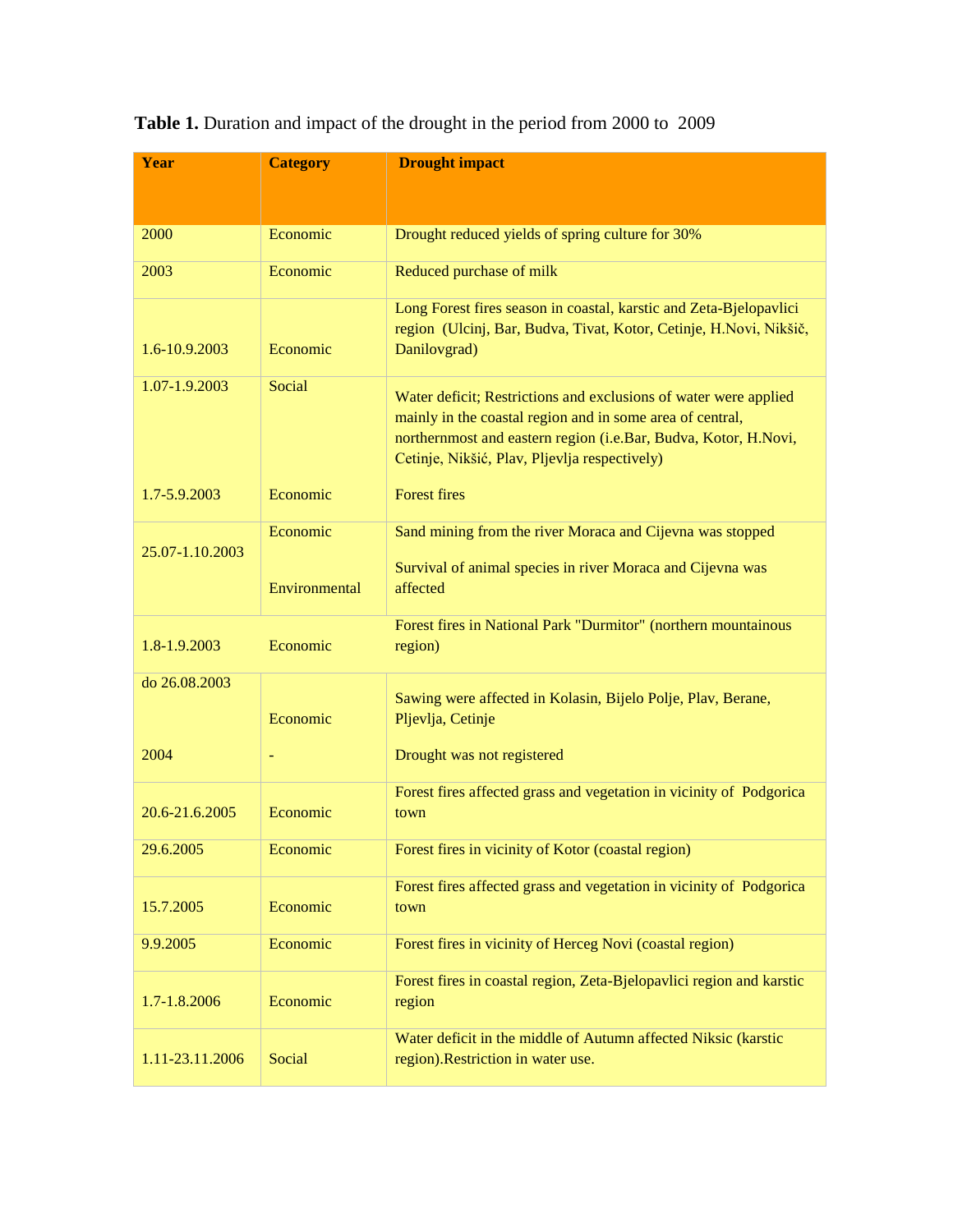|                 |                                        | Famous lake Biograsko Lake in Kolašin (northern mountainous                                                                                                                                                                                                                            |  |
|-----------------|----------------------------------------|----------------------------------------------------------------------------------------------------------------------------------------------------------------------------------------------------------------------------------------------------------------------------------------|--|
| 28.11.2006      | Ecological                             | region) was affected                                                                                                                                                                                                                                                                   |  |
| 1.6-1.9.2007    | Economic                               | Numerous forest fires all over the country                                                                                                                                                                                                                                             |  |
| 1.7-10.9.2007   | Social                                 | Water shortage in the coastal area (Bar,Budva,Tivat,Kotor,H.Novi)                                                                                                                                                                                                                      |  |
| 24.7-19.10.2007 | Economic                               | Wide spread impact on crops                                                                                                                                                                                                                                                            |  |
| 9.8.2007        | Economic                               | Hydrological situation near minimum values                                                                                                                                                                                                                                             |  |
| 12.9.2007       | Environmental                          | Low level of water in Biogradsko Lake.Hydrological drought                                                                                                                                                                                                                             |  |
| 1.7-25.9.2008   | Economic                               | Very active forest fire season with maximum in August                                                                                                                                                                                                                                  |  |
| 1.8-25.9.2008   | Social                                 | Water supply near critical conditions                                                                                                                                                                                                                                                  |  |
| 20.8.2008       | Economic                               | Reduced production of honey                                                                                                                                                                                                                                                            |  |
| 17.8.2009       | Economic                               | Summer without forest fires                                                                                                                                                                                                                                                            |  |
| 20.8-2.10.2009  | Economic                               | Forest fires in Septembar in surrounding of Podgorica                                                                                                                                                                                                                                  |  |
| 21.8-9.9.2009   | Economic                               | Forest fires in the coastal region - Olives in Kotor and Herceg Novi<br>in flame                                                                                                                                                                                                       |  |
| 2011            | Economic                               | Hydrological drought - Hydrological conditions near the lowest<br>values. November the driest in record from 1970. Production of<br>electricity was affected. Montenegrin Academy of Science and Art<br>together with IHMS and relevant Faculties addres the problem to<br>the public. |  |
|                 |                                        | Temperature in greenhouses was around 60 degrees, while the limit<br>upon the plants can grow and form a product is 36 degrees;<br>Purchase of lambs was earlier due to the lack of water and food for<br>the cattle.                                                                  |  |
|                 |                                        | Forest fires in 2012 had impacts on:                                                                                                                                                                                                                                                   |  |
|                 |                                        | Health – watery eyes, coughing and choking due to large amounts<br>of dust particles in air; concentration of dust particles in the air in<br>Podgorica was 4 times higher than is allowed;                                                                                            |  |
|                 |                                        | Forest – the loss of $6,500$ hectars of forests because of the fire was<br>estimated at about 6 million according to information from the<br>Ministry of Agriculture and Rural Development;                                                                                            |  |
| 2012            | Economic/<br>Environmental /<br>Social | Traffic - the traffic on the main road Podgorica-Cetinje was<br>periodically closed that fire trucks could came closer to the fire<br>location.                                                                                                                                        |  |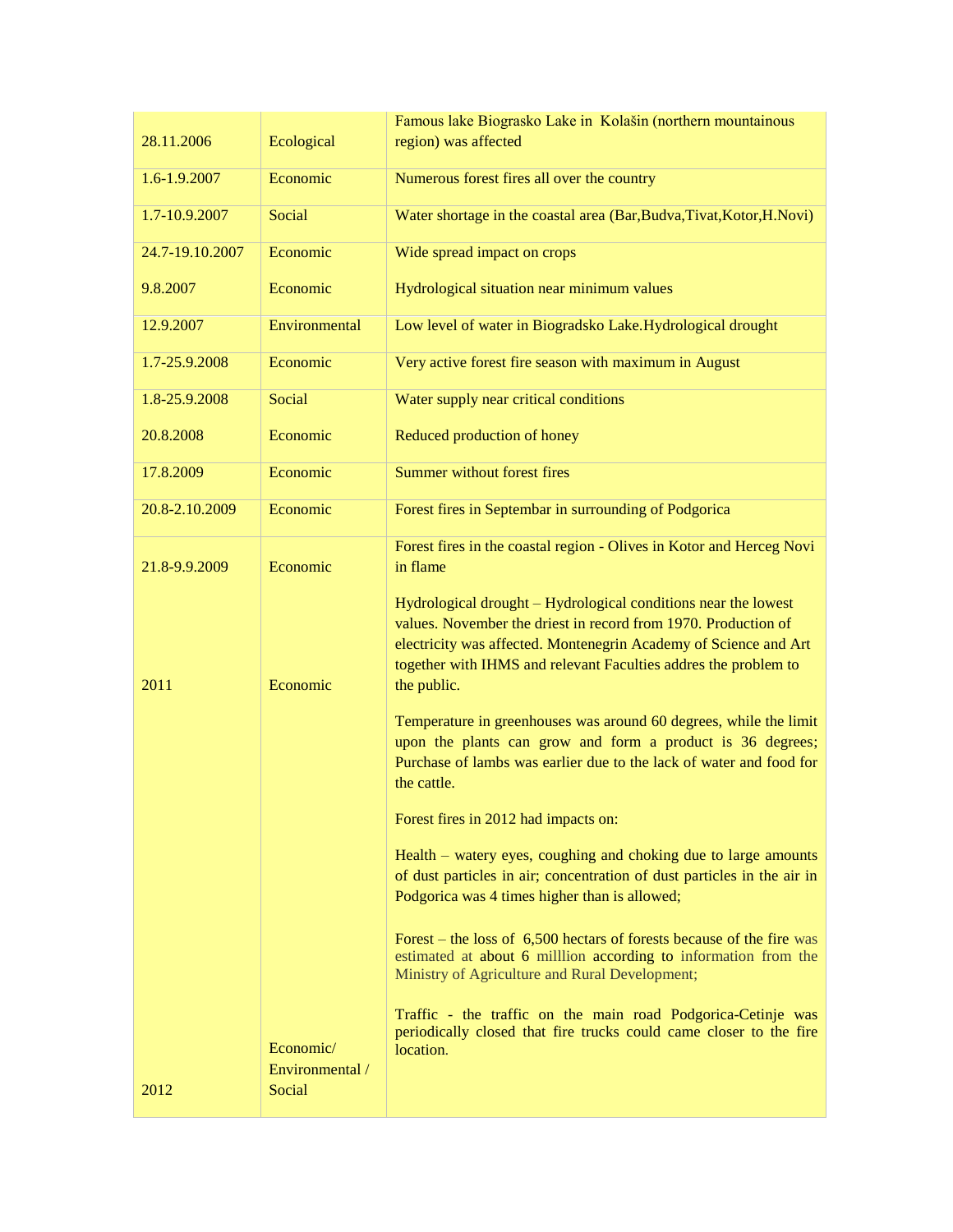## **Drought monitoring and early warning systems**: 350

The available drought monitoring system is based on analysis of percentiles and SPI index. Following set of indicators that are most in use to characterize drought magnitude are as follows:

| Temperature   | Temperature anomalies with respect to the<br>1961-1990 base period (in ${}^{0}C$ ) or expressed<br>as percentiles, Heat Wave Duration Index<br>(HWDI), number of days with temperature<br>over $75th$ percentile and precipitation below<br>$25th$ percentile |  |
|---------------|---------------------------------------------------------------------------------------------------------------------------------------------------------------------------------------------------------------------------------------------------------------|--|
| Water         | SPI12,<br>Consecutive Dry Days (CDD),<br>anomalies of water level                                                                                                                                                                                             |  |
| Soil          |                                                                                                                                                                                                                                                               |  |
| Socioeconomic | Air quality assessment, losses in agriculture,<br>losses in electrodistribution                                                                                                                                                                               |  |

Network of meteorological stations are presented in the figure 1. The density of the stations was 6.88/1000 km2 up to 2010. The network was consisted of 94 active stations. From them 9 are main, 18 were climatological while 67 were rainfall stations. From 2011 rapid decrease of precipitation stations is evident mainly due to financial problems. About 20 precipitation stations are currently in use.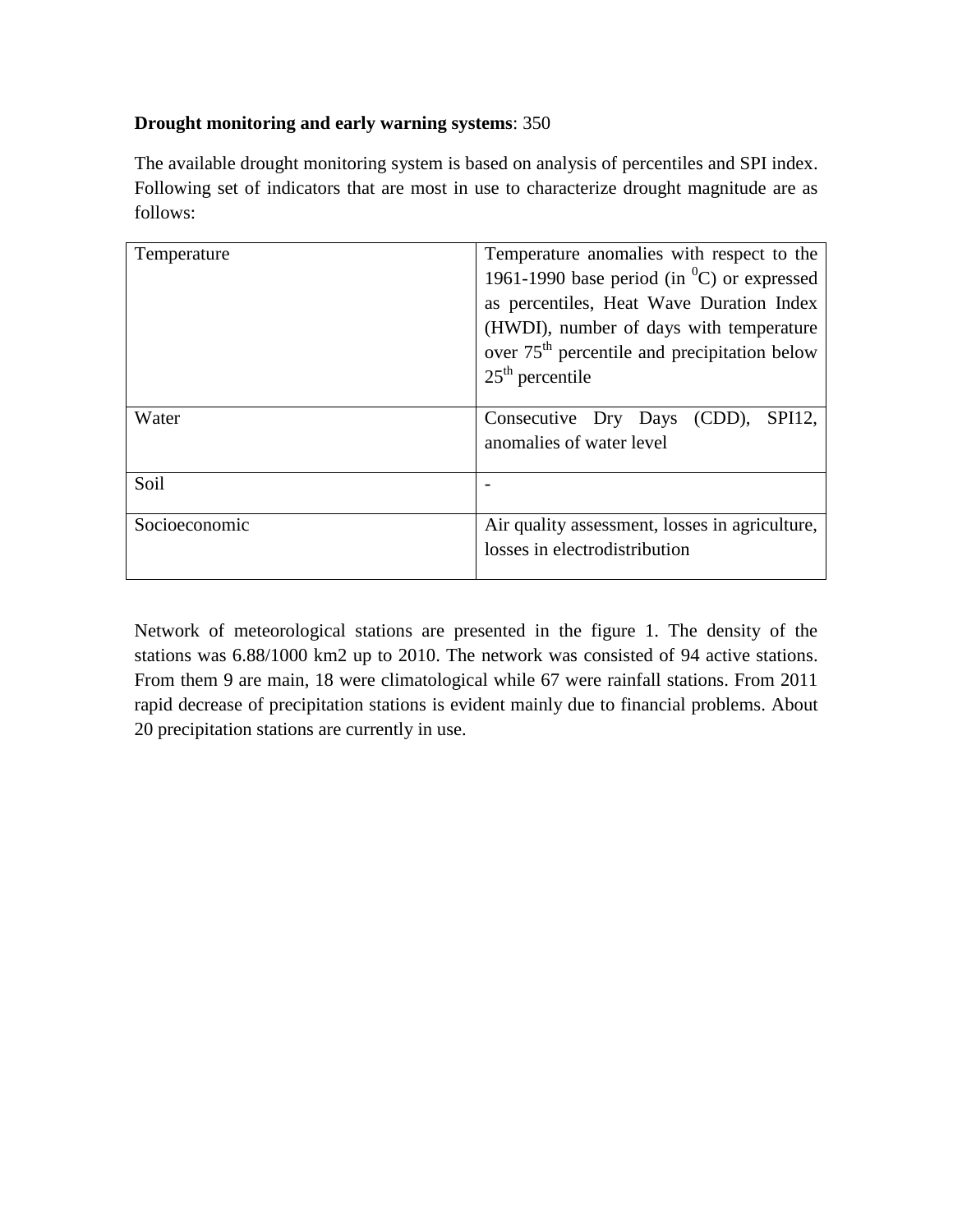

Figure 1. Network of meteorological stations

Table 2 presents the number of all active stations till 2011 sorted by altitude and assessed by categories from bad to very good.

Table 2.

| Altitude categories* | Number of all active<br>meteorological stations | Representativity of the category (very<br>good, good, acceptable, bad) |  |
|----------------------|-------------------------------------------------|------------------------------------------------------------------------|--|
| $0 - 200$            | 22                                              | very good                                                              |  |
| 200-500              |                                                 | acceptable                                                             |  |
| 500-1000             | 45                                              | good                                                                   |  |
| 1000-1500            | 24                                              | acceptable                                                             |  |

Network of hydrological stations has 51 stations that measures water level. Certain number of them are automatic for the main rivers in the Adriatic and Black Sea catchment. Data are available on-line over the web site of IHMS ( $\frac{www.meteo.co.me)}{www.meteo.co.me}$  $\frac{www.meteo.co.me)}{www.meteo.co.me}$  $\frac{www.meteo.co.me)}{www.meteo.co.me}$ ).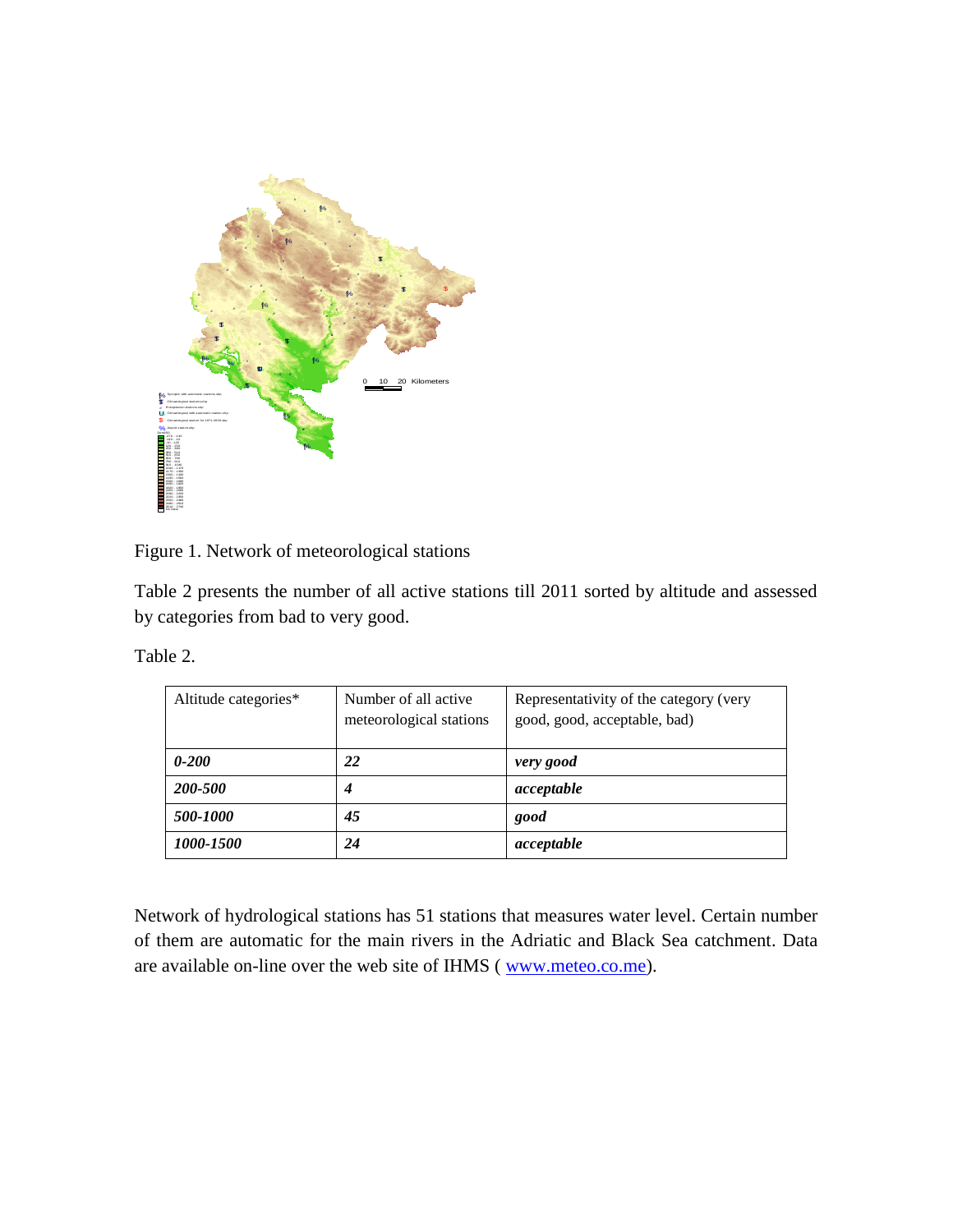

Figure 2. Network of automatic hydrological stations on Adriatic (left) and Black Sea (right) catchment

Considering the fact that drought was not permanently monitored in the past, still the role of IHMS becomes crucial when the drought develops into agricultural and hydrological drought. Although the Academy of Science and Art of Montenegro together with IHMS and relevant Faculties addres to the public on drought developing in 2011, results of dissemination activities during and after the project DMCSEE showed that drought monitoring in Montenegro should be more integrated and coordinated between final beneficiaries and IHMS, focusing on mutual teamwork as well.

Table 3 presents mitigation practices applied in drought periods in Montenegro (project IPA DMCSEE). It is evident the lack of drought management and drought master plan.

| Mitigation Practices in | Mitigation Practices in              | Drought    | Drought Master |
|-------------------------|--------------------------------------|------------|----------------|
| agricultural sector     | hydrological sector                  | management | plan           |
| Irrigation - fragmented | Drainage system,<br>reservoirs, dams | no         | no             |

Table 3. Synoptic table on mitigation practices in drought period in Montenegro

It is important to note that in nowadays IHMS faces the problems of rapid reduce of precipitation stations with decrease in density less than  $6/1000 \text{ km}^2$ .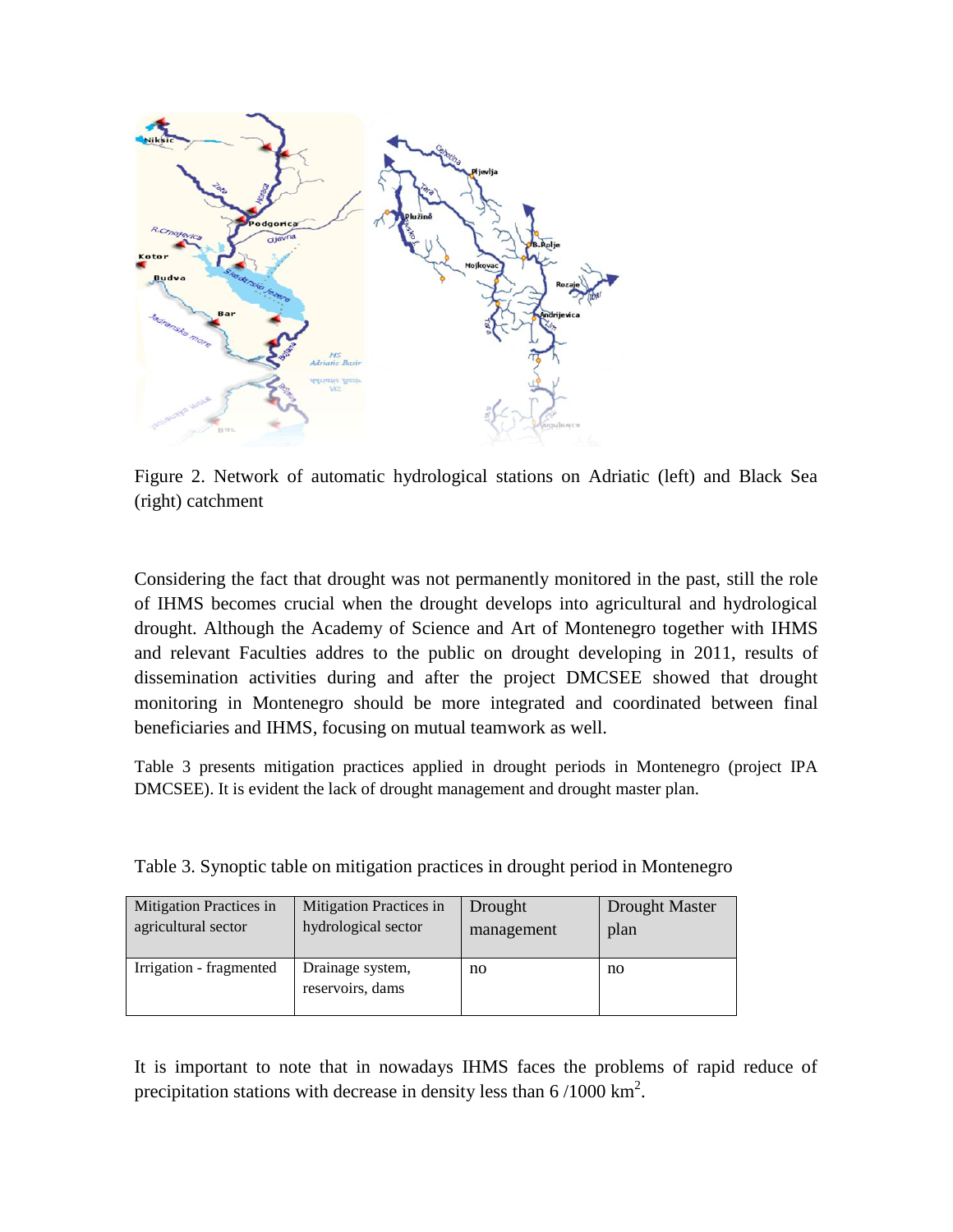

Figure 3. Example of SPI 1, 3, 6 and 12 for November 2011

## **Vulnerability assessment**:

Focusing on water resources shortage and their impacts, the most vulnerable sectors in economy are:

- agriculture, food and milk production
- water supply
- electricity production
- environment

what is also reported in the table 1.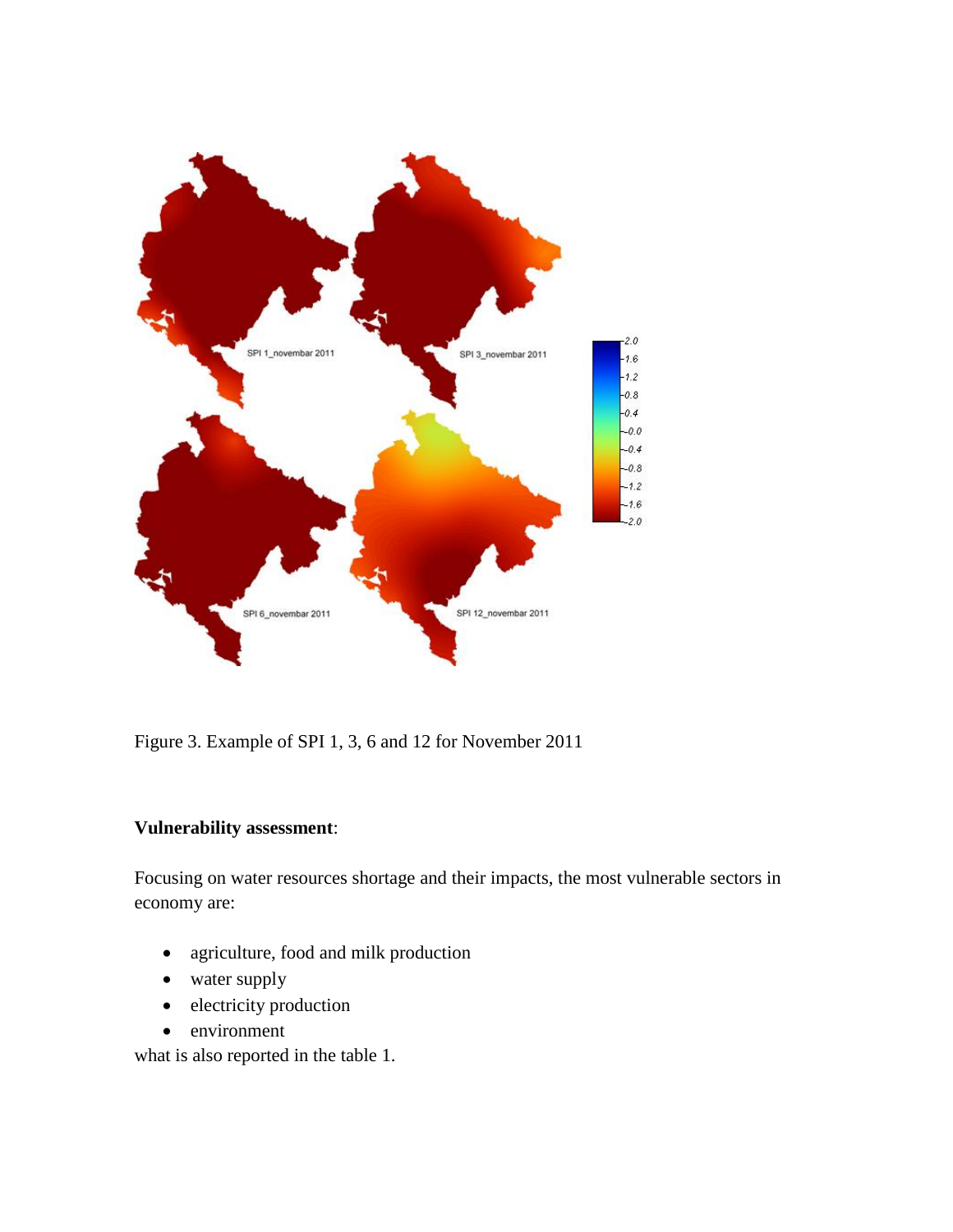The most vulnerable groups of the society are small farmers (wheat, ray, barley, oats and maize producers), producers of fruits and vegetables (olives, figs, citrus, raspberries and grapes, potatoes, cabbage and pepper), ranchers and milk producers.

Regarding the public health, the most vulnerable groups are those with respiratory problems, heart disease as well as children who suffer the most effects of forest fires smoke.

### **Emergency relief and drought response**:

There is insufficient data and information on drought and damages caused by drought in previous years. Drought in Montenegro were not permanently analyzed and monitored in the past. There is no archive on the damages dedicated particularly to the drought.

Drought impact archive was created during the project DMCSEE. Collected data on economic impact of the drought on annual basis show that during the dry years maximum losses in electricity production are in range from  $3 - 3.5$  million Euros. Total hydropower potential of Montenegro is about 9900GWh annually. In the period 1999-2008. deficit was 14121GWh or 620million EUR.

Collected data on water supply show that in Podgorica, capital town of Montenegro, water supply uses about 2.000lit/s, with a daily injection into water supply system of about 130.000m<sup>3</sup>. The daily loss of profit during the drought ranges from 15.000EUR to 85.000EUR.

Impact of the drought in december 2011 reflected in unprecedented lowest water level in Montenegro. In agricultural sector during the, crop production was suffered the greatest damage (the damages are estimated from 30 to 60 percent of expected yield). Throughout the crop production great impact was on livestock.

Milk production was second ranked as extremely affected by the drought. An urgent measures such as subsidies for the import of cattles' food necessary for production of milk, was sought by the Agriculture Union of Montenegro. They addresed to the Government with the strong need for support of the milk production.

### **The need for knowledge and skills on drought management**:

There is an urgent need for skills in drought management both on individual and institutional levels, establishment of drought authority and organized drought management, implementation of irrigation scheduling system (e.g. WINISAREG which was applied in IPA DMCSEE resulted in Montenegro as an efficient and very precise tool in agricultural water management).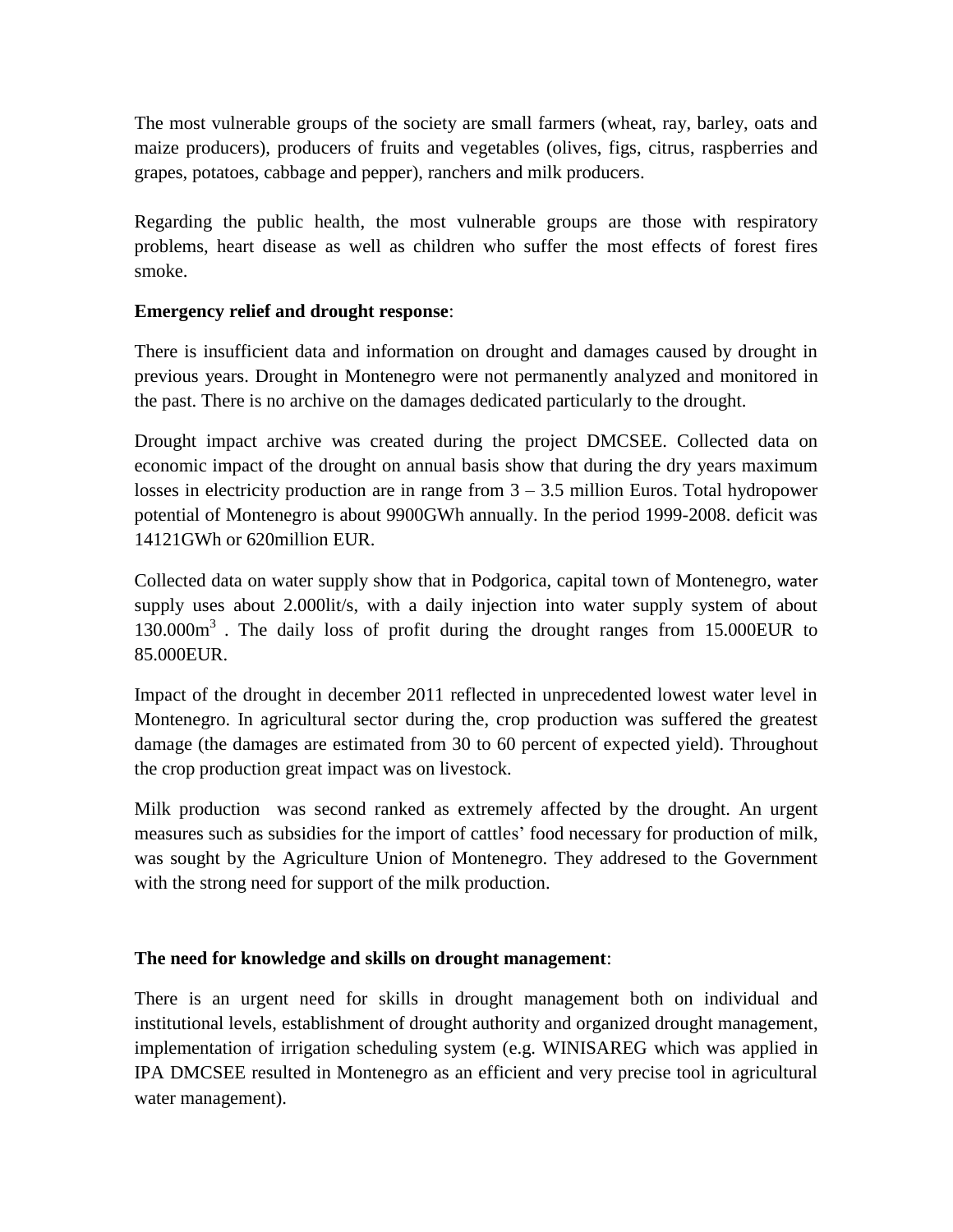Regarding the irrigation, higher portions of water required each year, comparing to the past. The intensity of this problem is evident not only in southern part of Montenegro but also in the hilly and mountainous region under cold continental climate where irrigation traditionally was not used in the past.

.

In Montenegro does not exist a national policy or strategy related to the drought. There are only a few strategic documents such as: **Montenegro Spatial Plan until 2020. (**<http://www.gov.me/files/117498935.pdf>**), and Montenegro Water Law, 2007.**

Montenegro Water Law from 2007 is an important document in combat the drought and its mitigation [\(http://www.gov.me/files/1246958897.pdf\)](http://www.gov.me/files/1246958897.pdf). This Law regulates the water management.

Montenegro ratified in 2007 the EU Convention to Combat Desertification (UNCCD) [\(http://www.ncsa-montenegro.com/index.php?jezik=0&opcija=0&id=5\)](http://www.ncsa-montenegro.com/index.php?jezik=0&opcija=0&id=5). By approaching to UNCCD and adopting obligations, it is expected to produce own national strategies directly involved in combating the droughts. Ratifying and approaching the Convention Montenegro has the obligation of **Development and implementation of programs for sustainable irrigation**, like necessary condition for agricultural development in rural and arid areas. Program has to be a part of existing and future agro-ecological programmes on local and national level. Realization of this plan is expected to have numerous positive effects on agricultural production, in combating the drought and drought mitigation.

M.I. Author<sup>1</sup>, V.A. Author<sup>2</sup>, N.P. Author<sup>3</sup>, S.M. Author<sup>4</sup>, M.K. Author<sup>5</sup>

<sup>1</sup>Department of applied meteorology, Podgorica, Montenegro, [mirjana.ivanov@meteo.co.me](mailto:mirjana.ivanov@meteo.co.me)

<sup>2</sup>Data base management, Podgorica, Montenegro, [vera.andrijasevic@meteo.co.me](mailto:vera.andrijasevic@meteo.co.me)

<sup>3</sup>Department of applied meteorology, Podgorica, Montenegro, [natasa.pazin@meteo.co.me](mailto:natasa.pazin@meteo.co.me)

<sup>4</sup>Climatological Department, Podgorica, Montenegro, [slavica.micev@meteo.co.me](mailto:slavica.micev@meteo.co.me)

<sup>5</sup>Biotechnical Faculty, Podgorica, Montenegro, [knez@t-com.me](mailto:knez@t-com.me)